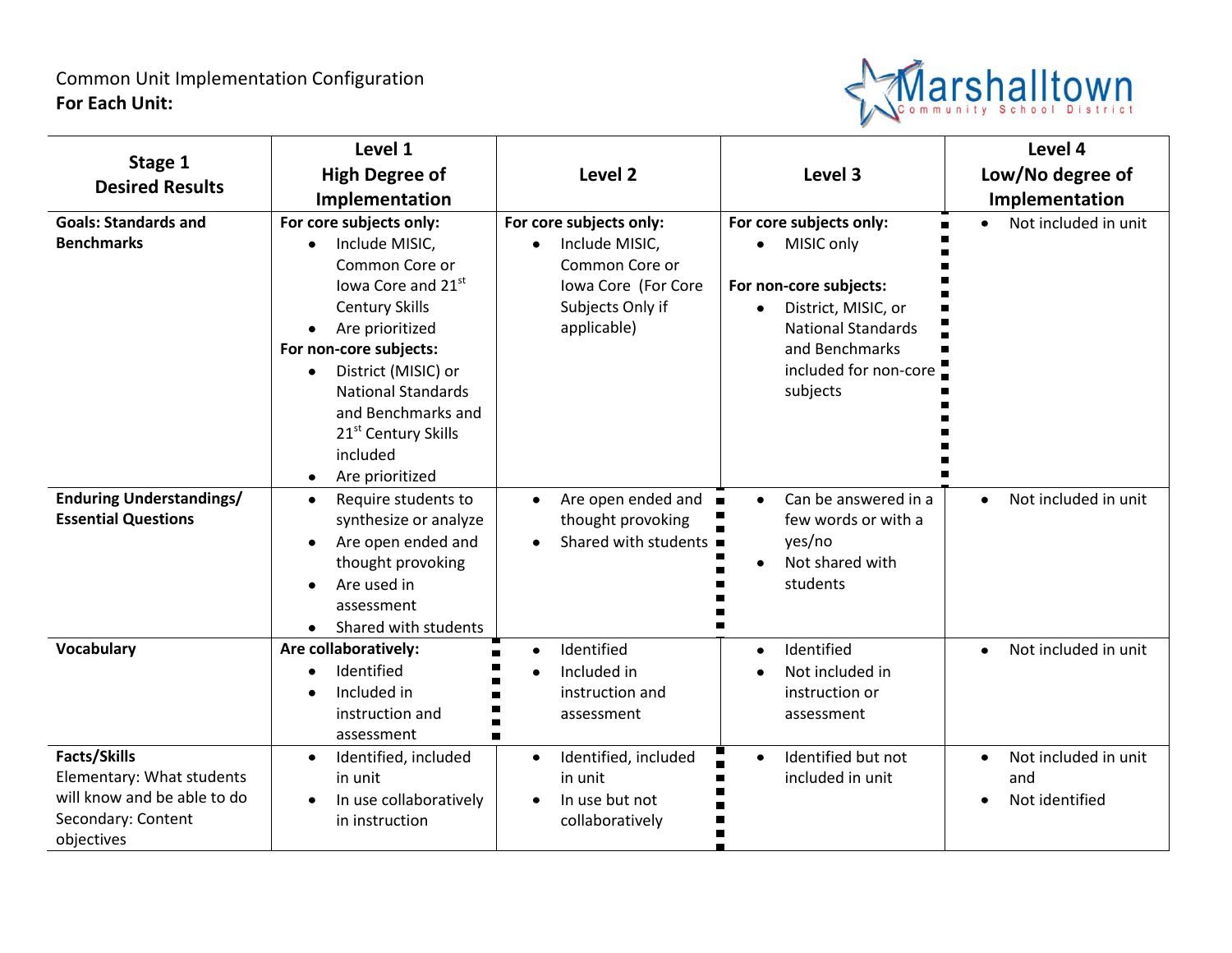## Common Unit Implementation Configuration **For Each Unit:**



| Stage 2                                                                                                                                                                                                                                                                                                                    | Level 1                                                                                                                                                                                                                                                                                                                                                                                                                                                                                                                                                                                                                                                         | Level 2                                                                                                                                                                                                                                                                                                                                                     | Level 3                                                                                                                                                                                                                                                                                           | Level 4                                                                                   |
|----------------------------------------------------------------------------------------------------------------------------------------------------------------------------------------------------------------------------------------------------------------------------------------------------------------------------|-----------------------------------------------------------------------------------------------------------------------------------------------------------------------------------------------------------------------------------------------------------------------------------------------------------------------------------------------------------------------------------------------------------------------------------------------------------------------------------------------------------------------------------------------------------------------------------------------------------------------------------------------------------------|-------------------------------------------------------------------------------------------------------------------------------------------------------------------------------------------------------------------------------------------------------------------------------------------------------------------------------------------------------------|---------------------------------------------------------------------------------------------------------------------------------------------------------------------------------------------------------------------------------------------------------------------------------------------------|-------------------------------------------------------------------------------------------|
| <b>Assessment Evidence</b>                                                                                                                                                                                                                                                                                                 |                                                                                                                                                                                                                                                                                                                                                                                                                                                                                                                                                                                                                                                                 |                                                                                                                                                                                                                                                                                                                                                             |                                                                                                                                                                                                                                                                                                   |                                                                                           |
| <b>Formative Assessment</b><br>(Not often used to assign<br>grades, may be given prior to<br>the start of a new unit to<br>guide lesson planning, or<br>during the unit to diagnose<br>student learning difficulties,<br>used to plan differentiation<br>within the unit, or to identify<br>effective teaching strategies) | Formative assessments<br>$\bullet$<br>are purposefully<br>selected, created, and<br>used consistently<br>between teachers<br>Results (data) are used to<br>$\bullet$<br>guide instruction<br>• Formative assessments<br>are measuring the<br>important (prioritized)<br>standards or benchmarks<br>in the unit<br>Timing of formative<br>$\bullet$<br>assessments (within the<br>unit) are decided<br>collaboratively<br>A variety of formative<br>$\bullet$<br>assessment types are<br>included that require<br>students to demonstrate<br>their learning in a variety<br>of ways<br>Formative assessments<br>$\bullet$<br>are rigorous, reliable, and<br>fair | Formative assessments ■<br>are occasionally used to $\Box$<br>guide instruction<br>• Formative assessments<br>are shared between<br>teachers<br>Formative assessments<br>$\bullet$<br>are measuring standards $\blacksquare$<br>and benchmarks in the<br>unit<br>• Timing of formative<br>assessments (within the ■<br>unit) are decided<br>collaboratively | • Formative assessments<br>are rarely used and do<br>not consistently guide<br>instructions.<br>• No collaboration<br>between teachers of the<br>same course on<br>selection of<br>concepts/skills that are<br>formally assessed<br>• Feedback from<br>assessment not shared<br>between teachers. | • Not included/non<br>existent in unit or<br>results are not used to<br>guide instruction |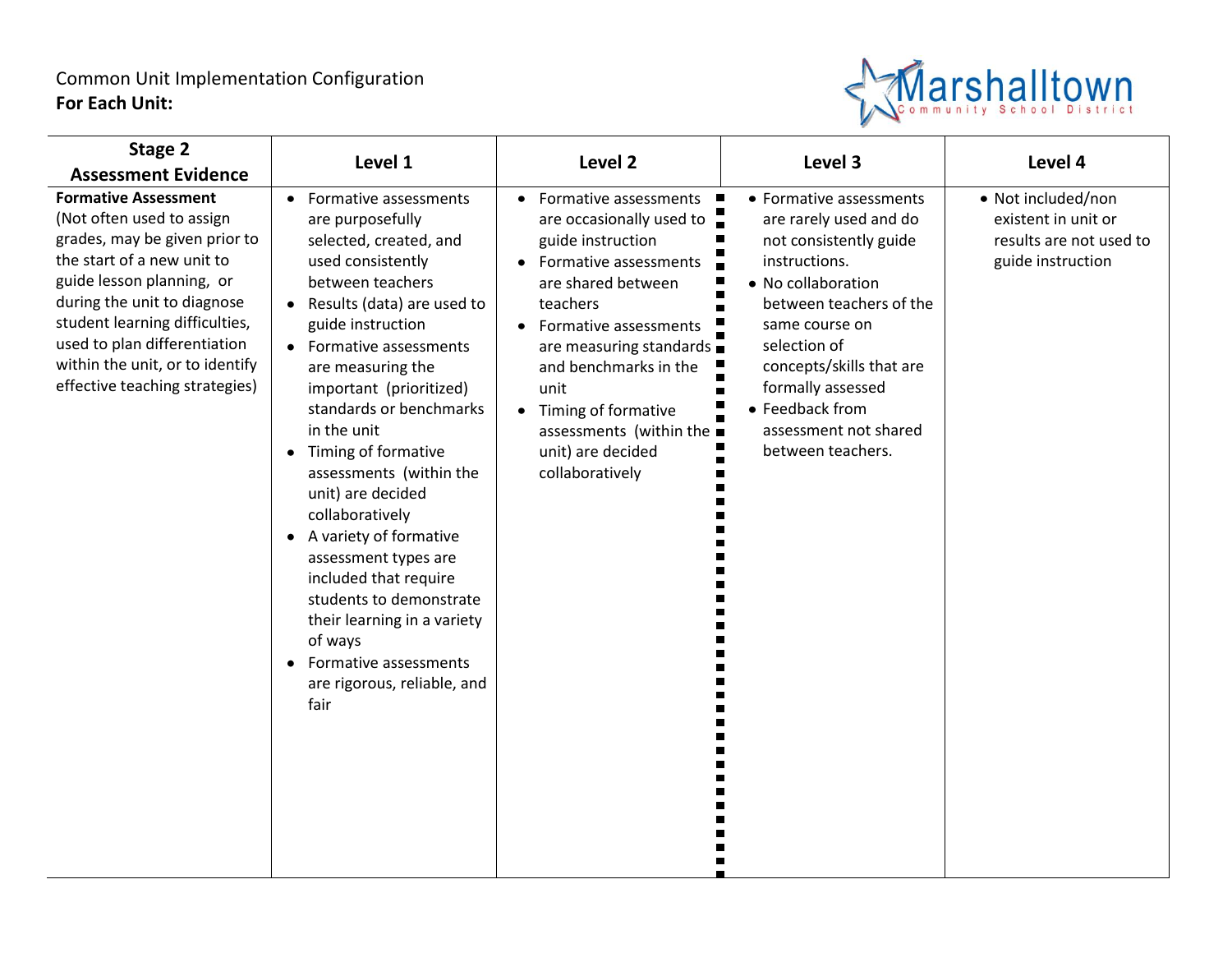## Common Unit Implementation Configuration **For Each Unit:**



| Stage 2                                                                                      | Level 1                                                                                                                                                                                                                                                                                                                                                                                                                          | Level <sub>2</sub>                                                                                                                                                                                                                         | Level 3                                                                                            | Level 4                                                                                                                                                                          |
|----------------------------------------------------------------------------------------------|----------------------------------------------------------------------------------------------------------------------------------------------------------------------------------------------------------------------------------------------------------------------------------------------------------------------------------------------------------------------------------------------------------------------------------|--------------------------------------------------------------------------------------------------------------------------------------------------------------------------------------------------------------------------------------------|----------------------------------------------------------------------------------------------------|----------------------------------------------------------------------------------------------------------------------------------------------------------------------------------|
| <b>Assessment Evidence</b>                                                                   |                                                                                                                                                                                                                                                                                                                                                                                                                                  |                                                                                                                                                                                                                                            |                                                                                                    |                                                                                                                                                                                  |
| <b>Summative Assessment(s)</b><br>(Used as a final classroom<br>measure of student learning) | • All assessment items are<br>directly correlated with<br>standards and<br>benchmarks<br>• Assessments include<br>multiple levels of Bloom's<br>Taxonomy of Learning,<br>Teaching, and Assessing<br>including Analyze,<br><b>Evaluate and Create</b><br>• OR units include major<br>types of Knowledge<br><b>Dimensions (Factual</b><br>Knowledge, Conceptual<br>Knowledge, Procedural<br>Knowledge, Metacognitive<br>Knowledge) | • All assessment items<br>are directly correlated<br>with standards and<br>benchmarks,<br>assessments<br>• Some assessments<br>include multiple levels<br>of Bloom's Taxonomy of $\Box$<br>Learning, Teaching, and<br>Assessing benchmarks | • Some but not all items<br>on assessment are<br>correlated to unit<br>standards and<br>benchmarks | • Items on assessment are<br>not directly measuring<br>unit benchmarks<br>• No item analysis has<br>been performed to check<br>for correlation to<br>standards and<br>benchmarks |
| From snapshot to scrap book                                                                  | Scrapbook:                                                                                                                                                                                                                                                                                                                                                                                                                       | Scrapbook:                                                                                                                                                                                                                                 | Snapshot:                                                                                          | • No common assessments                                                                                                                                                          |
| approach                                                                                     | <b>Evidence of learning includes</b>                                                                                                                                                                                                                                                                                                                                                                                             | <b>Evidence of learning includes</b>                                                                                                                                                                                                       | • Only one assessment                                                                              | are in use between                                                                                                                                                               |
| (Snapshot - looking at one                                                                   | all the following                                                                                                                                                                                                                                                                                                                                                                                                                | more than one of the                                                                                                                                                                                                                       | (quiz or test) is in                                                                               | teachers of the same                                                                                                                                                             |
| test, one day to determine                                                                   | assessments:                                                                                                                                                                                                                                                                                                                                                                                                                     | following assessments:                                                                                                                                                                                                                     | common use per unit                                                                                | course                                                                                                                                                                           |
| student learning<br>Scrapbook - looking at a                                                 | • Performance tasks                                                                                                                                                                                                                                                                                                                                                                                                              | • Performance tasks                                                                                                                                                                                                                        |                                                                                                    |                                                                                                                                                                                  |
| collection of evidence to                                                                    | (authentic performance)<br>• Academic prompts                                                                                                                                                                                                                                                                                                                                                                                    | (authentic<br>performance)                                                                                                                                                                                                                 |                                                                                                    |                                                                                                                                                                                  |
| determine student learning)                                                                  | • Quiz and test items                                                                                                                                                                                                                                                                                                                                                                                                            | • Academic prompts                                                                                                                                                                                                                         |                                                                                                    |                                                                                                                                                                                  |
|                                                                                              | • Informal checks for                                                                                                                                                                                                                                                                                                                                                                                                            | • Quiz and test items                                                                                                                                                                                                                      |                                                                                                    |                                                                                                                                                                                  |
|                                                                                              | understanding (formative                                                                                                                                                                                                                                                                                                                                                                                                         | • Informal checks for                                                                                                                                                                                                                      |                                                                                                    |                                                                                                                                                                                  |
|                                                                                              | assessment for both                                                                                                                                                                                                                                                                                                                                                                                                              | understanding (formative                                                                                                                                                                                                                   |                                                                                                    |                                                                                                                                                                                  |
|                                                                                              | teacher and student use)                                                                                                                                                                                                                                                                                                                                                                                                         | assessment for both                                                                                                                                                                                                                        |                                                                                                    |                                                                                                                                                                                  |
|                                                                                              | • Collection of assessments                                                                                                                                                                                                                                                                                                                                                                                                      | teacher and student use)                                                                                                                                                                                                                   |                                                                                                    |                                                                                                                                                                                  |
|                                                                                              | determined                                                                                                                                                                                                                                                                                                                                                                                                                       | • Collection of                                                                                                                                                                                                                            |                                                                                                    |                                                                                                                                                                                  |
|                                                                                              | collaboratively                                                                                                                                                                                                                                                                                                                                                                                                                  | assessments determined $\blacksquare$                                                                                                                                                                                                      |                                                                                                    |                                                                                                                                                                                  |
|                                                                                              |                                                                                                                                                                                                                                                                                                                                                                                                                                  | collaboratively                                                                                                                                                                                                                            |                                                                                                    |                                                                                                                                                                                  |